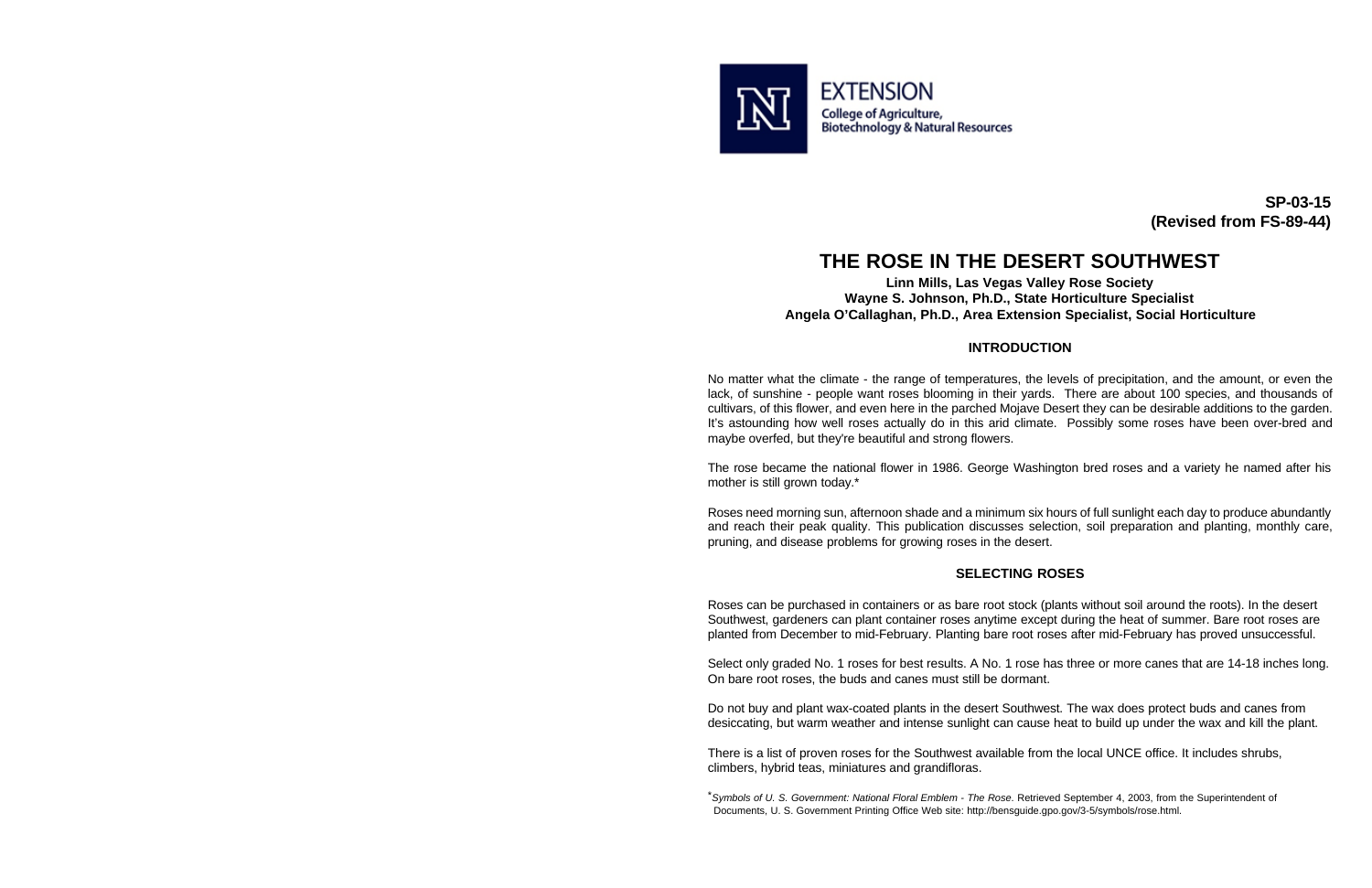#### **SOIL PREPARATION**

Dig a hole 2 feet deep and 2 feet square in an area free of shrub and tree roots. Check drainage by filling the hole with water. If the water remains in the hole for more than six hours, there is poor drainage. Dig deeper until the water drains. Remove or fracture restrictive layers such as caliche to allow drainage, which is critical. Desert Southwest soils are extremely low in organic matter. Improve the soil by thoroughly blending equal amounts of organic matter with the native soil. To this matter, add a half cup of superphosphate (0-20-0) and a cup of sulfur. Experience shows that one-half cup of blood meal or one cup of cottonseed meal is beneficial as well.

### **PLANTING BARE ROOT ROSES**

Twenty-four hours before planting bare root roses, soak the entire rose in a solution of water and root stimulator. Before soaking, prune any damaged roots. Strip off a quarter-inch of each of the remaining roots to stimulate new root growth. Prune canes to a plump outward-facing bud and leaves canes no more than 6 to 8 inches long.

Partially refill the previously dug hole with the prepared soil. Shape the soil into an inverted cone as you approach the soil surface. Set the rose crown (the bump where the roots and canes come together) on the cone. The crown must be two inches above the soil surface grade when soil has settled.

Spread roots symmetrically around the cone. Work the prepared soil through the roots and gently firm the soil. Also add water to the hole to settle the soil. Build a reservoir around the bush after planting and water again. Then drench roots with a root stimulator.

#### **PLANTING A CONTAINER ROSE**

Remove the rose from the container and examine its roots. If the roots are tangled, cut the root ball in half with a sharp knife. Place enough prepared soil in the already dug hole so the crown will sit two inches above the soil surface after planting. Spread the two halves in the bottom of the hole in butterfly fashion and add the remaining soil. After planting, add water to settle the soil. Also build a reservoir or berm around the rose for irrigation. Cover all exposed roots with at least two inches of soil, and firm with foot or hand. Add a prepared root stimulator before irrigation.

After planting, prune canes back to approximately 8 to 12 inches. Make the final cut above an outside facing bud so new growth can develop outward. Remove all weak canes by cutting them back to the crown.

#### **Do not fertilize new roses with nitrogen until after the first blooms!**

#### **CARE AFTER PLANTING**

Hot spring winds dry out new emerging canes. To prevent this and to stimulate new growth, cut the bottom out of a five gallon plastic container and place the container over the rose. Fill it with coarse mulch. Leave the container in place and keep the mulch moist until shoots emerge. Remove the container and let irrigation water erode the mulch away.

Mulch roses to conserve moisture, lower the soil temperature and control weeds. Sprinkle two tablespoons of nitrogen (21-0-0) in the mulch under each rose to replenish the nitrogen lost to microorganisms decaying the organic matter.

#### **FERTILIZING ESTABLISHED ROSES**

Nitrogen, phosphorus and potassium are the major nutrients required in large amounts to produce quality roses. Trace elements such as iron, magnesium, manganese, boron, zinc and sulfur are also essential. However, Southern Nevada soils are high in boron and it should not be added. Use all-purpose rose fertilizers or trace element supplements to supply these nutrients. Organic fertilizers such as blood meal, fish emulsion, etc., can also be used.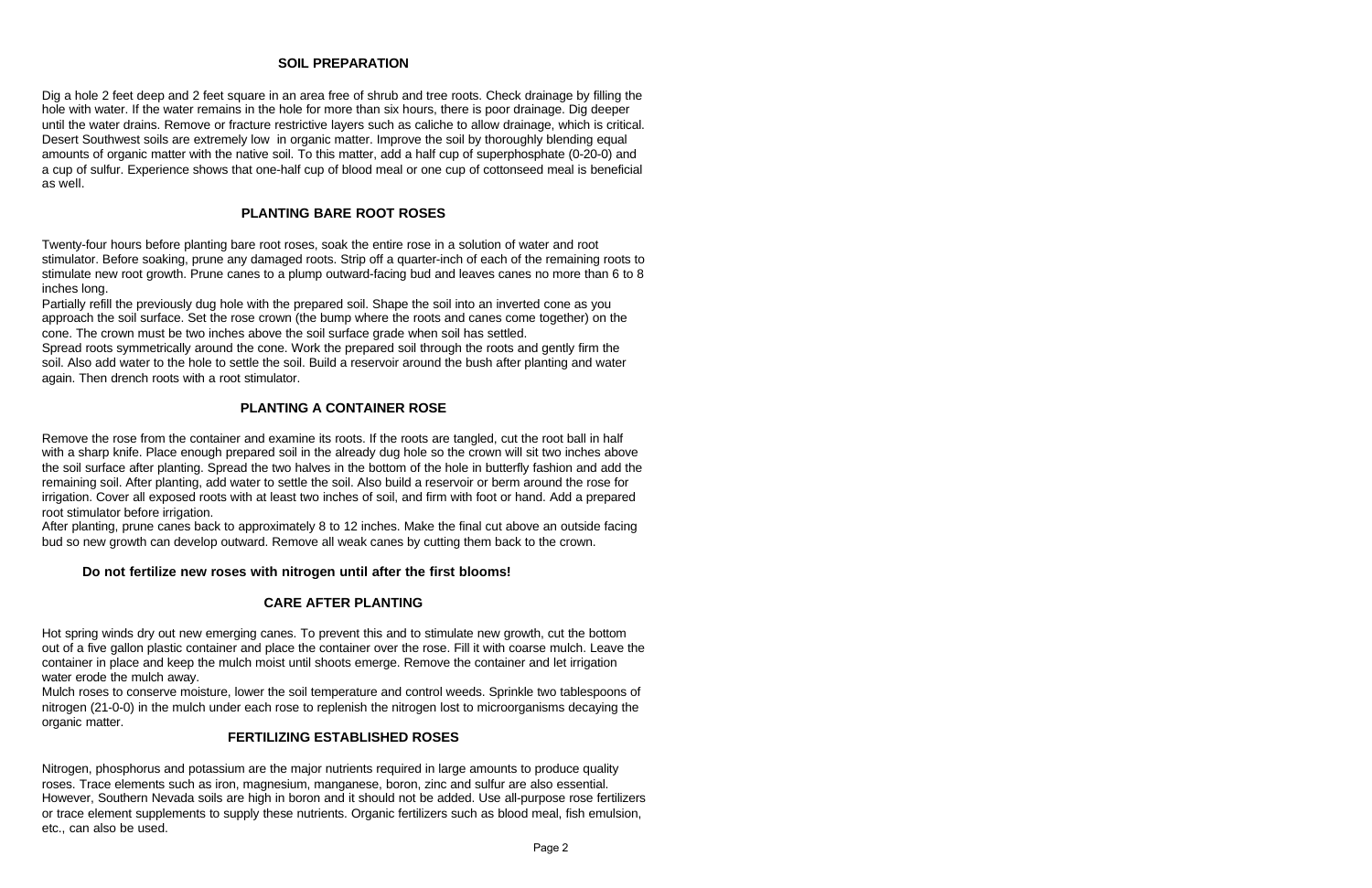Spread fertilizer evenly over soil, starting six inches from the trunk and ending twelve inches beyond the bush's drip line. Lightly scratch nutrients into the soil to avoid injury to shallow roots. Irrigate before and after fertilizing to prevent burning. When using any fertilizer, always read the label and **FOLLOW DIRECTIONS!**  Use foliar fertilizers in the early morning or late evening to avoid burn. These foliar fertilizers provide quick results, but do not replace soil fertilizing.

#### **IRRIGATION**

Proper irrigation is necessary to produce quality roses in the desert Southwest. Irrigate to the bottom of the root zone (about 18 to 24 inches deep) with each watering. Check irrigation depth by pushing a steel bar or a long screwdriver into the soil. Where it stops indicates how deep the water penetrated. Deep, infrequent waterings allow air to return to the soil between irrigations, encourages roots to grow deeply, avoids root rot and flushes away salts. Light, frequent irrigations cause shallow root growth which leads to water stress during the summer or windy periods.

Determine when to irrigate again by testing the soil 2 inches below the bush's canopy. If the soil is moist, wait a few days and test again. If it's dry and crumbles to the touch, irrigate.

#### **COMMON DISEASES AND INSECTS**

**POWDERY MILDEW** is a disease that looks like powder on the leaves and flowers. It's caused by a fungus that appears everywhere people grow roses, but it shows up here once the humidity gets a little high so controlling the disease can be tricky. Some varieties are more resistant than others. There's work being done on biological control, and salinity to soil. Prevention is always the most important thing. Make sure that the plants are in places where there is morning sun, and irrigate them in the morning. Always remove old plant debris so it won't be a source for more disease. Often, the upper surface of the leaf appears normal, but there is extensive fungus growth on the leaf undersurface. Reduce infection by keeping the area around the bush free of debris. Prune out and destroy diseased canes and leaves. Do not plant roses in shaded spots, especially areas which dry out slowly. Thin roses to open up the plant center so air can freely circulate through the foliage. Irrigate early in the morning to prevent the disease and avoid irrigating at night, especially with sprinklers. New growth is especially susceptible to mildew during humid periods.

**CROWN GALLS** are stimulated by bacteria that form on roots, crowns and stems. They occur on wounds caused by pruning or budding. Gall tissues have no definite growth pattern. The bacteria may live for several years in the soil or on another host before infesting roses.

If bacteria is in the soil, replace it with new soil. Prevent infection by sterilizing pruning tools with a 10 percent solution of household bleach after each cut. Remove and destroy seriously infected plants.

**IRON DEFICIENCY** is a major problem for roses in the desert. The deficiency is evident by interveinal yellowing of young leaves. Veins remain a bright green to contrast with the yellow open leaf areas. The leaf edges or the entire leaf will turn brown if conditions worsen. The plant grows slowly and eventually dies if the problem is not corrected.

Highly alkaline soils, overwatering and/or poor drainage induce iron deficiency. Correct overwatering, improve drainage and supply iron chelates. Plants respond much faster to iron chelates than other iron sources. Foliar applications may cause leaf burn if applied when temperatures are above 85°F. Direct spray to both sides of leaves.

**APHIDS** are soft-bodied green, brown, black, or red insects that suck plant juices. The tiny insects usually appear in clusters on ends of shoots and buds. They leave behind a sticky honeydew which attracts ants. Spray plants with a strong force of water or use insecticidal soap, or a recommended insecticide to control.

**THRIPS** are very active, tiny, slender, yellow-brown insects that hide in the base of blooms and leaves. They freckle petals and deform flowers. Damage is far more noticeable on paler colored varieties.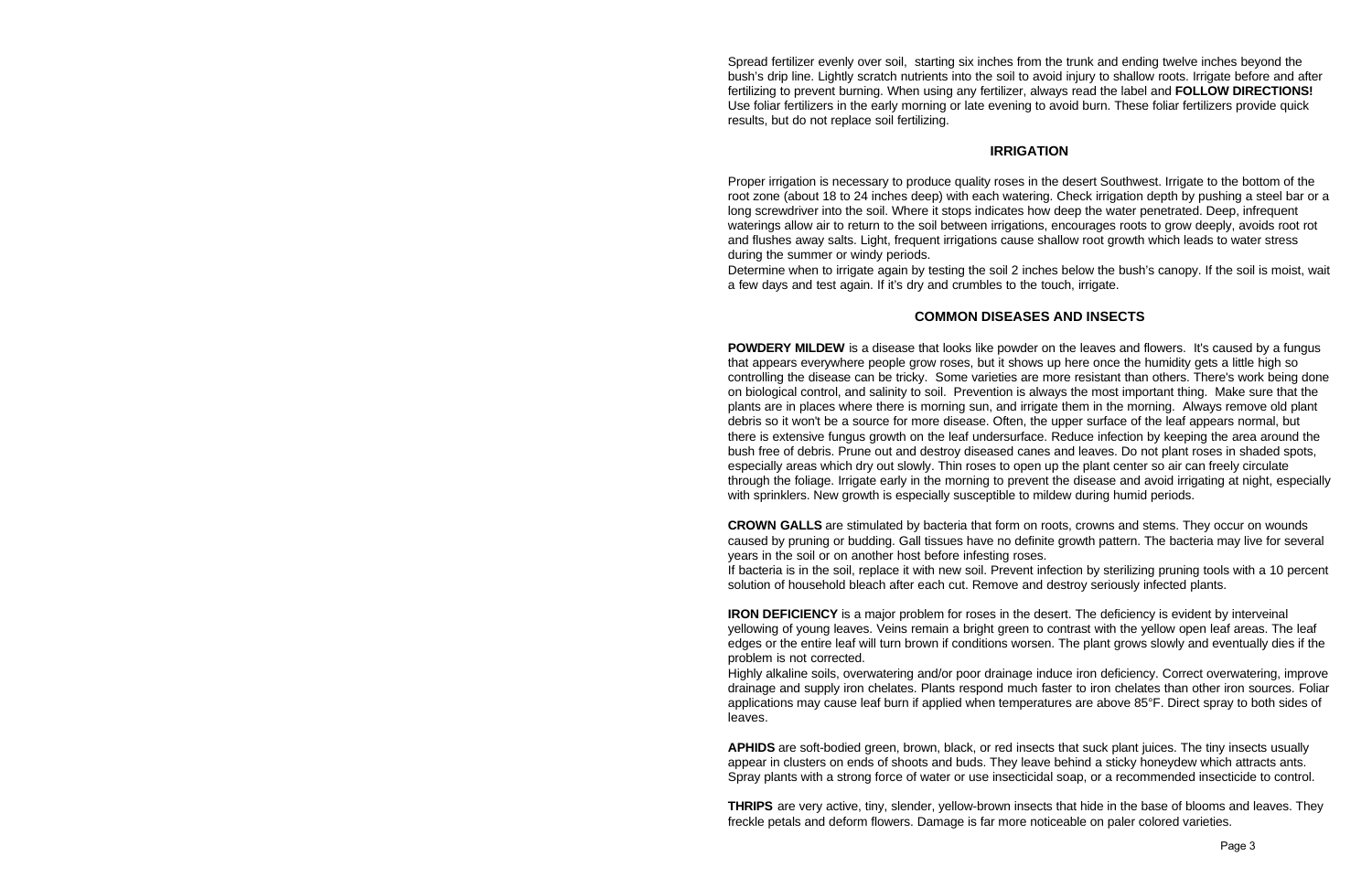#### **PRUNING ROSES**

- 1. Prune roses to remove dead and diseased wood as well as weak or twiggy growth and crisscrossing canes throughout the bush. Pruning also rejuvenates and shapes the bush. Prune in late January or early February before the plants begin active growth.
- 2. When cutting back canes, make a diagonal cut one quarter inch above a healthy outside bud. This will encourage the plant to spread out, to allow light and air to penetrate and rejuvenate the plant. The free flow of air through the plant results in better control of powdery mildew.
- 3. To remove an entire cane, make the cut flush at the crown. Treat exposed cut surfaces with a pruning seal to prevent insects and diseases from entering.
- 4. After pruning, apply a dormant spray found at all nursery outlets according to package directions containing lime sulfur to help reduce insect infestation the coming year.

**Hybrid Tea & Grandiflora**: Each hybrid tea cane at the tip will produce one large dominant bloom with smaller secondary blooms underneath. For a larger bloom, remove the secondary buds. The grandiflora which is a cross between a hybrid tea and floribunda, combines bloom quality of the hybrid tea with bloom abundance of the floribunda. Prune climbing hybrid teas and everblooming large-flowered climbers in early spring while they are dormant. Do not take as much wood from the everbloomers as from the climbing hybrid teas.

Depending on the roses vigor, expect larger but fewer blooms if you prune moderately. Conversely, light pruning will give more but smaller blooms. Once you complete pruning, all remaining canes should be equal distance from each other, radiating from the center of the plant.

**Floribunda**: Produces more blooms than grandifloras but they are smaller. They require less pruning than hybrid teas or grandifloras. In this case, reduce the top portion of the plant by one-third. Also remove all weak canes developing from the base leaving only the most vigorous ones.

**Miniature rose**: They are usually under 1' in height and the flowers are generally less than 1.5 inches in diameter. They need little pruning. Just shape and prune back by one-half any strong canes coming from the base of the plant. During the growing season remove faded flowers back to a strong lateral bud.

**Tree Rose**: This requires severe pruning to keep the top small and to reduce damage during windstorms. Remove all undesirable wood as suggested for the bush roses and then remove all the remaining canes back to three to four buds. Make these cuts just above an outside bud.

**Climbing and rambling rose**: These requires only mild pruning. Don't prune any climbers, except to cut out deadwood, for the first two or three years. This will allow them to establish mature canes. Do it right after their spring bloom. This enables the bush to send up new canes which produce flowers next year. Prune out long, unwieldy, unproductive canes back to the crown. Prune back secondary canes which branch along the cane of the previous year to one or two buds. Pluck the faded blossoms off everblooming climbers, but be careful not to take any foliage; the repeat blooms grow from the leaves immediately under the old flower cluster. When removing blooms from climbing hybrid teas, leave two sets of leaves on each flowering shoot.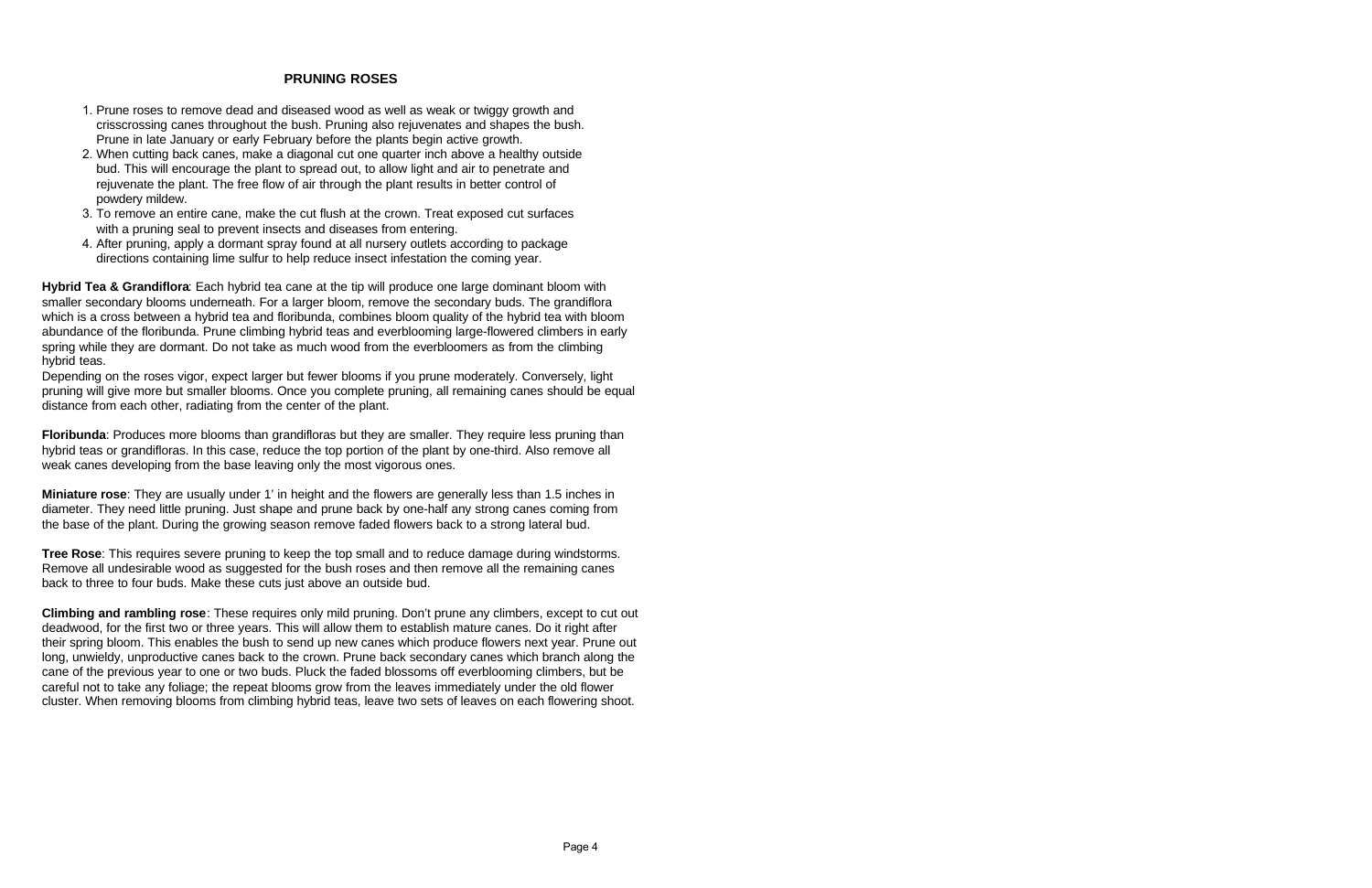# **PRUNING FUNDAMENTALS**





In mild climates, healthy growth should not be reduced by more than one-third. This is moderate to light pruning.



Cuts to the bud union should be flush to it; any stubs may die back into the union, allowing later entry for disease. Use pruning saw or lopping shears.





**I**n areas where heavy winter damage occurs, removed all dead and injured wood, leaving bush only 1/3 - 1/2 the size it was in fall.

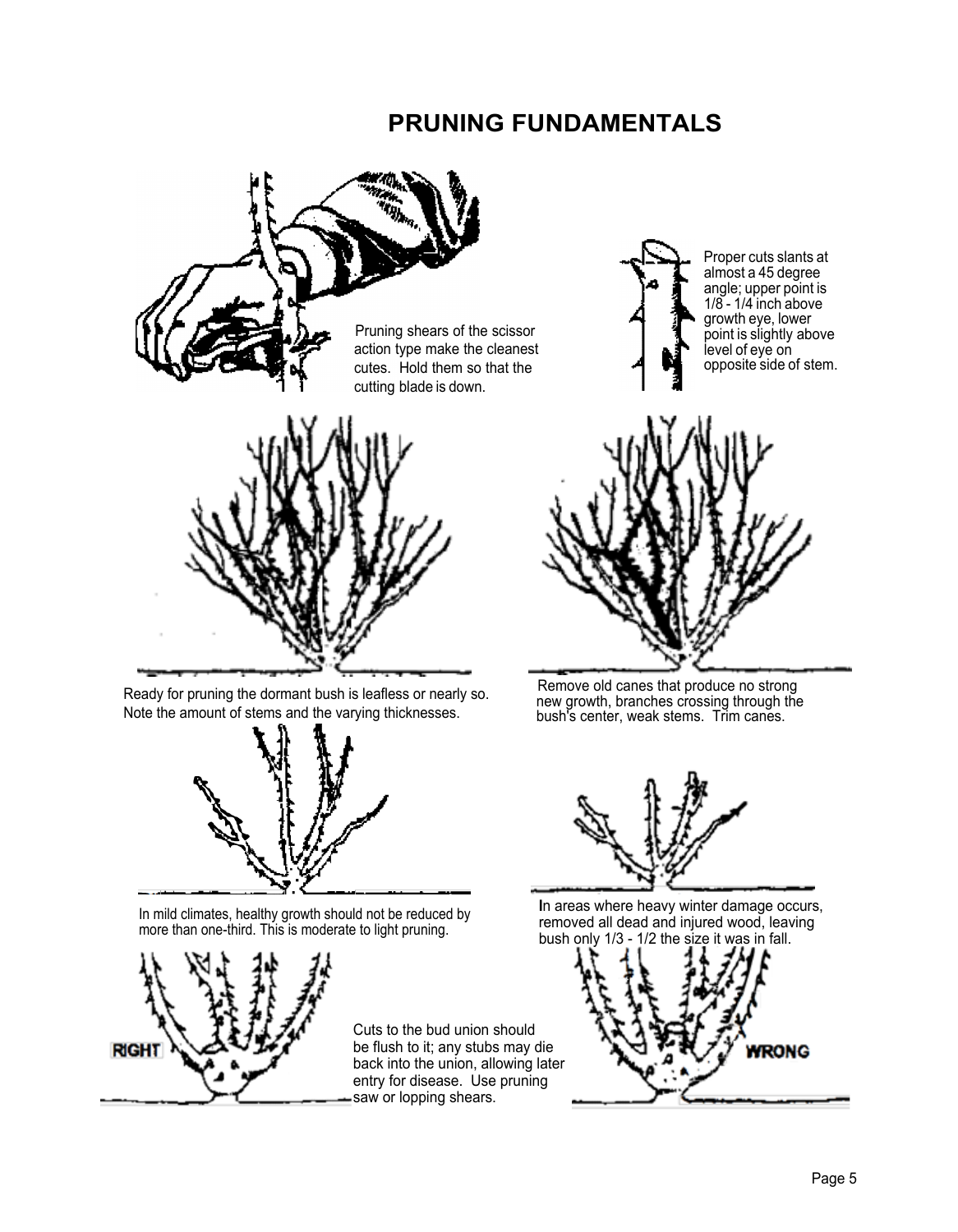

## **TRAINING CLIMBERS**

Train climbers on arbors, fences, pergolas, pillars, or trellises by letting the canes grow long and then arching or tying them in a horizontal position with the tips of the canes pointed downward. This will stimulate the lateral buds to produce a flowering branch instead of concentrating growth in the terminal bud. Shortening some of the long upright canes will stimulate the growth of laterals, which will help to cover the support.

Ramblers and other climbers can be pegged down, or their tips anchored to the ground to produce sprawling plants.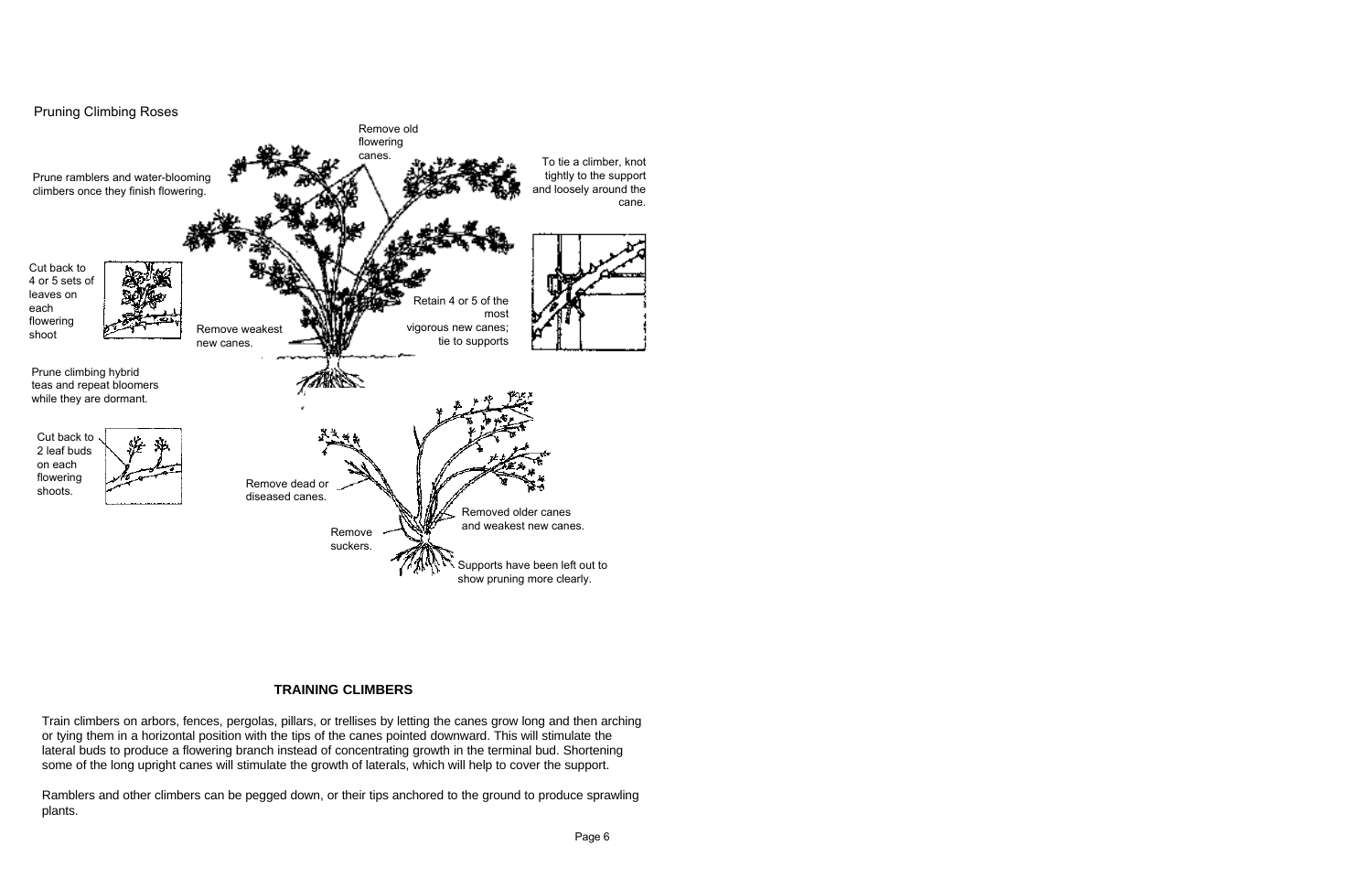

#### **MONTHLY CARE OF ROSES**

**JANUARY**: Plant bareroot roses this month, but no later than mid February. Plant container roses anytime except during the heat of summer. Strip off old leaves from canes prior to pruning to force the bush into dormancy. Prune roses before they leaf out. Remove debris from the area and spray with a dormant oil mixed with a pesticide to control overwintering pests on bushes and soil.

**FEBRUARY:** In mid-February, fertilize roses with a balanced fertilizer. Add a cup of sulfur, 1/4 cup of magnesium sulfate (Epson salts) and one-half cup of super phosphate to each established rose to stimulate new cane growth and improve bloom quality. Always water bushes thoroughly before and after fertilizing. Apply a 3-inch layer of mulch to the rose bed after applying the fertilizer.

**MARCH, APRIL, & MAY:** Continue to fertilize roses monthly with a balanced rose fertilizer. Apply iron chelates as needed to correct iron deficiency. For higher quality blooms, foliar feed with a soluble fertilizer in early April. For larger blooms, remove secondary buds below the lead bud on hybrid teas. For a more uniform bouquet of flowers, on florabunda remove the large center blooms. Water early in the morning to minimize mildew. If possible, avoid wetting the foliage - use drip or soaker irrigation. Use a recommended fungicide if the mildew becomes a problem. Control aphids and thrips with a recommended insecticide. The big rose display occurs from mid-April through May. For fresh roses, cut back to where a cane is strong enough (thickness of a pencil) to support a new bloom. Cut just above an outside leaf (five leaflets.)

**JUNE, JULY, & AUGUST: Fertilize roses at one** half the normal rate. Yellow leaves indicate iron deficiency - treat with iron chelates. In June, apply one fourth cup of magnesium sulfate (Epsom salt.) Apply one cup again at the end of August. Water deeply once a week or more often if necessary. Remove faded roses after bloom. Apply three to four inches of mulch to the rose beds and sprinkle a light application of nitrogen over the covering to hasten decomposition. Roses produced during the summer are usually half the size of spring and fall roses. Treat powdery mildew and insect-infested roses with the proper sprays.